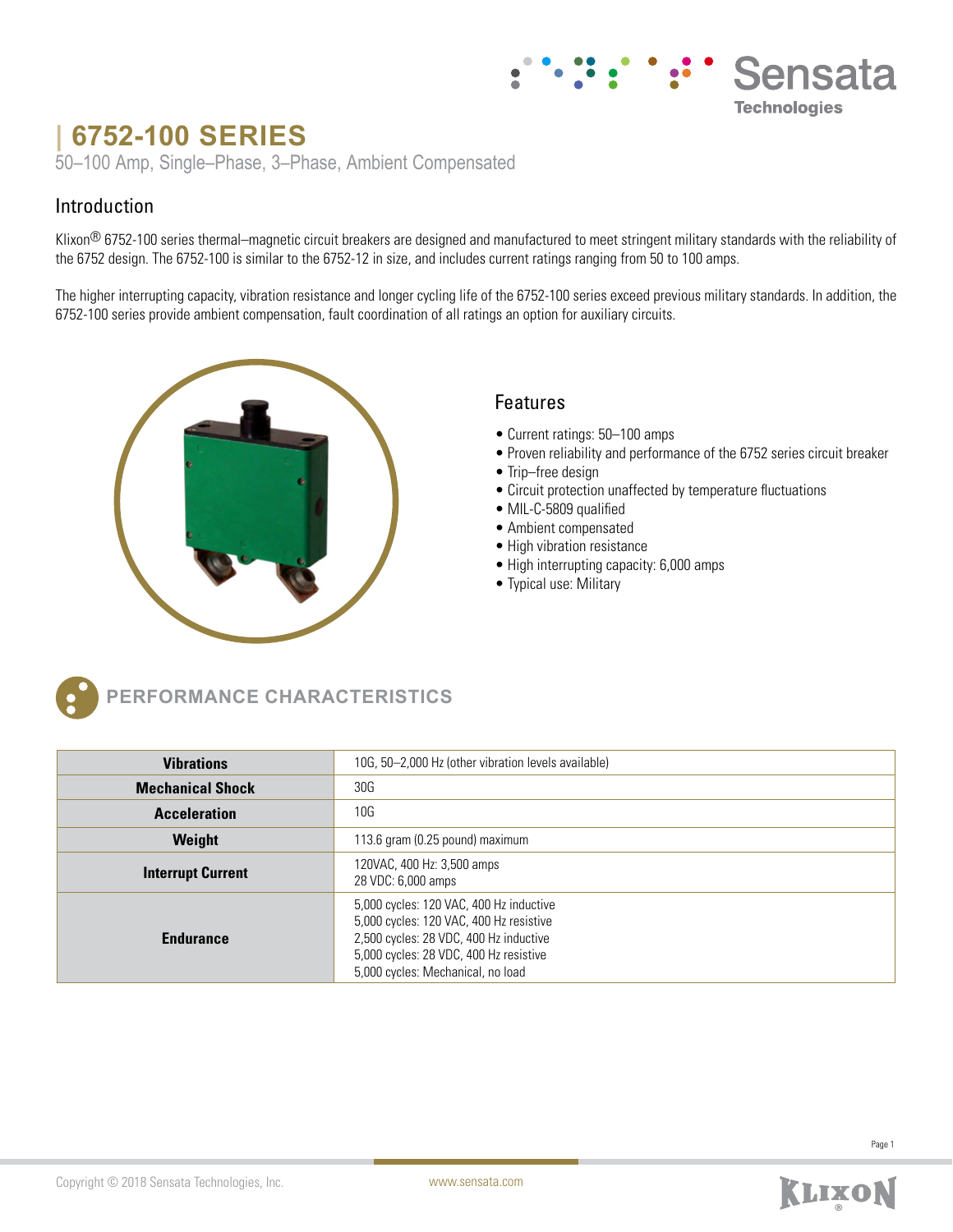

| <b>Klixon®</b> | Mil-spec    |
|----------------|-------------|
| 6752-100-50    | MS25361-50  |
| 6752-102-50    | MS25361-50  |
| 6752-100-60    | MS25361-60  |
| 6752-102-60    | MS25361-60  |
| 6752-100-70    | MS25361-70  |
| 6752-102-70    | MS25361-70  |
| 6752-100-75    | MS25361-75  |
| 6752-102-75    | MS25361-75  |
| 6752-100-80    | MS25361-80  |
| 6752-102-80    | MS25361-80  |
| 6752-100-90    | MS25361-90  |
| 6752-102-90    | MS25361-90  |
| 6752-100-100   | MS25361-100 |
| 6752-102-100   | MS25361-100 |



# **CALIBRATION CHART**

For a Standard Device

| Temp.                                                               | <b>Minimum Ultimate</b><br>Trip | <b>Maximum Ultimate</b><br>Trip | <b>Trip Time (in seconds)</b> |          |         |  |
|---------------------------------------------------------------------|---------------------------------|---------------------------------|-------------------------------|----------|---------|--|
|                                                                     |                                 |                                 | 200%                          | 500%     | 1000%   |  |
| $25^{\circ}$ C                                                      | 105%                            | 138%                            | 15-65                         | $2 - 10$ | $1 - 4$ |  |
| -40°C                                                               | 125%                            | 165%                            | 15-65                         | $2 - 10$ | 1-4     |  |
| 70°C                                                                | 70%                             | 125%                            | 15-65                         | $2 - 10$ | $1 - 4$ |  |
| The most typical device is 3–35 amps. For others, please contact us |                                 |                                 |                               |          |         |  |

*The most typical device is 3–35 amps. For others, please contact us.*